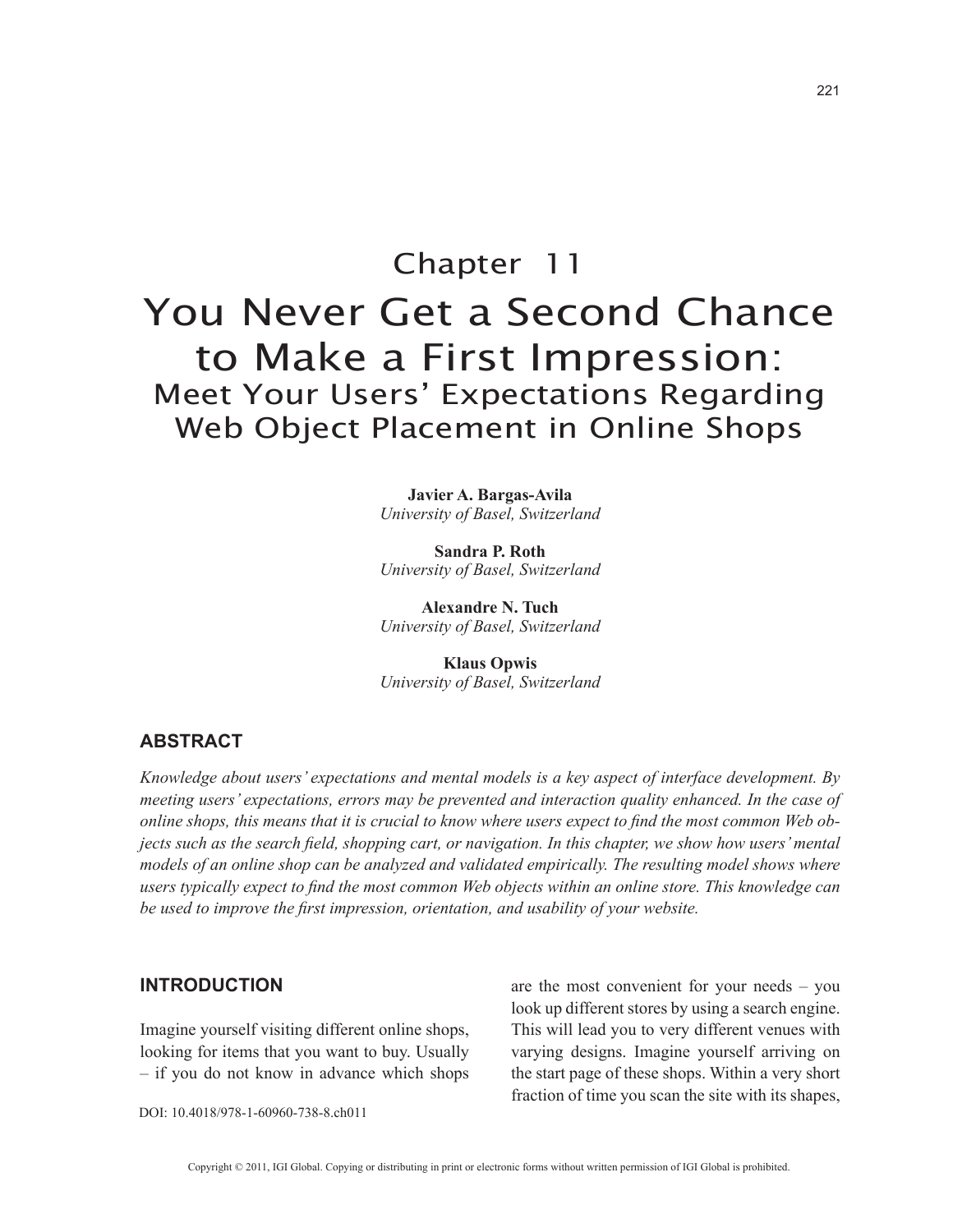colors, fonts, pictures, navigation elements, and text components. Within seconds you will know whether you are going to keep on visiting this place, or whether you will hit the back button and return to your search results to visit the next store.

How does this first impression develop? Is it a feeling that is based solely on randomness? On personal preferences, moods, motivations and experiences? Or can we deconstruct and analyze the most important factors that contribute to this impression? Research has shown that this first impression is created within the first 50 milliseconds of perception, and that it remains remarkably stable through time (Lindgaard, Fernandes, Dudek and Brown; 2006). Website owners may therefore want to keep in mind the importance of the first impression and shape it to their advantage.

Since the early stages of the World Wide Web, designers as well as researchers have been confronted with these topics in their pursuit of successful website design. Within this area – as in many interdisciplinary fields – there are varying and sometimes even conflicting viewpoints. Some designers regard the graphic design, composition and structure of a website as an exclusively artistic matter, in which they do not wish or allow themselves to be influenced by others. For them, the website is the final product of a creative process and should not be deconstructed and analyzed. On the other hand, there are researchers who believe we should be able to deconstruct web design into its components and analyze them. In their opinion, by gaining a better understanding of each element, we will be able to create more appealing websites. As is often the case with this kind of almost ideological discussion, the truth is probably to be found somewhere in-between: Although the creation of an appealing website is, of course, also subject to an artistic process, it is usually worthwhile to understand the psychological components that lead users to experience a positive perception and interaction.

In this chapter, we will start with a short introduction into the field of mental models. We will then present research that was conducted in order to understand the expectations that users have formed through time regarding the placement of the most frequent objects within online shops. We will also show that users are able to perceive and find those objects faster when these expectations are met. The results of these studies are not a plea for a standard design, where one website looks like another. Of course, there must always be room for surprising elements in website design, elements that trigger curiosity, demonstrate novelty or are fun. But knowing users' expectations gives website developers the possibility of deciding whether they intentionally want to meet or breach them.

### **BACKGROUND**

# **What Are Mental Models of Web Pages?**

Websites exist in never-ending variations. Try to imagine a prototypical online shop: What does it look like? Probably your shop will have a company logo placed at the top of the page. Certainly you will have a search field, where users are able to enter search queries. Where is this box placed in your imaginary shop? Probably not at the bottom of the website, right? Either way, there will be certain objects that you certainly expect to find in an online shop. This is the case because people form internal mental models of things which they know from their everyday life (Norman, 1983; Rouse and Morris, 1986).

During the 1980s, the term *mental model* was introduced to describe knowledge representation in the field of cognitive psychology (e.g. Gentner and Stevens, 1983; Johnson-Laird, 1983). Johnson-Laird (1983) points out that mental models play a central role in representing objects, situations, orders of events, and the social actions of daily life. He states that mental models allow people to understand phenomena and to make inferences and predictions. The theoretical con